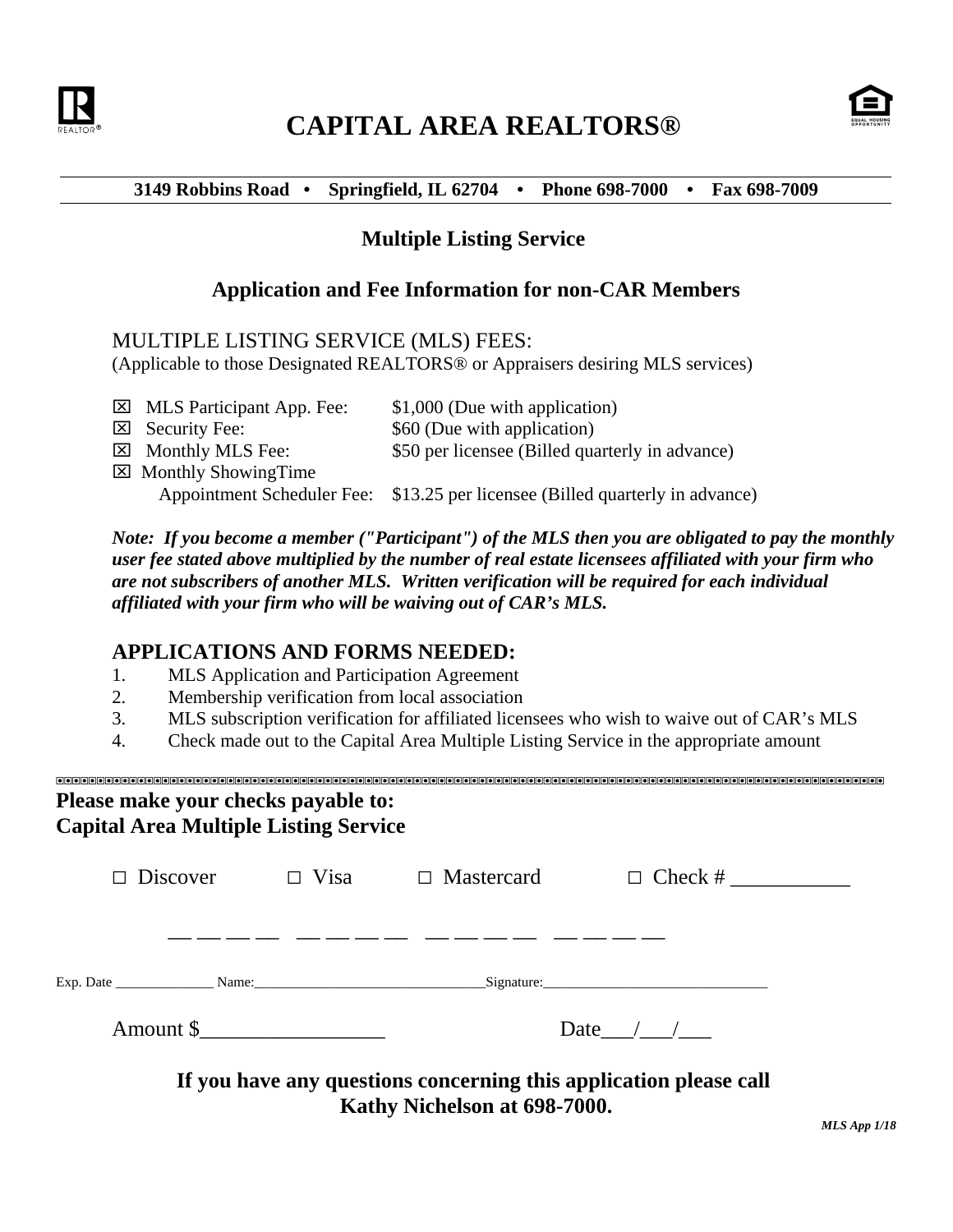



#### **3149 Robbins Road • Springfield, IL 62704 • Phone 698-7000 • Fax 698-7009**

## **Application for MLS Membership by non-CAR Member and MLS Participation Agreement**

#### **Note: This application is for use by REALTOR® members of other Associations**

I hereby apply for "Participation" in the Capital Area REALTORS® Multiple Listing Service (MLS). Enclosed is my NON-REFUNDABLE application fee of \$1,000.00.

|                                                                                                                                                                                                                               | (First)                                                        | (Middle)                         | (Last)                                                                                                                      |
|-------------------------------------------------------------------------------------------------------------------------------------------------------------------------------------------------------------------------------|----------------------------------------------------------------|----------------------------------|-----------------------------------------------------------------------------------------------------------------------------|
|                                                                                                                                                                                                                               |                                                                |                                  |                                                                                                                             |
|                                                                                                                                                                                                                               |                                                                |                                  |                                                                                                                             |
| Indicate legal status:                                                                                                                                                                                                        | Sole Proprietor<br>$\Box$<br>Corporation<br>□                  | $\Box$ DBA<br>$\Box$ Partnership | $\Box$ Limited Liability Company                                                                                            |
| Position with firm:                                                                                                                                                                                                           | Principal<br>$\Box$<br><b>Office Manager</b><br>Appraiser<br>□ | Partner<br>$\Box$                | $\Box$ Corporate Officer<br>$\Box$ Employee $\Box$ Independent Contractor                                                   |
| Office Address (Street) (Town)                                                                                                                                                                                                |                                                                | (Zip)                            | Office Phone                                                                                                                |
| Home Address <b>Manual</b><br>(Street)                                                                                                                                                                                        | (Town)                                                         | (Zip)                            | Home Phone                                                                                                                  |
|                                                                                                                                                                                                                               |                                                                |                                  |                                                                                                                             |
|                                                                                                                                                                                                                               |                                                                |                                  |                                                                                                                             |
|                                                                                                                                                                                                                               |                                                                | $\Box$ Broker<br>$\Box$ Other    | $\Box$ Licensed Appraiser<br>$\Box$ Managing Broker $\Box$ Certified Residential Appraiser<br>□ Certified General Appraiser |
| name and the same state of the state of the state of the state of the state of the state of the state of the state of the state of the state of the state of the state of the state of the state of the state of the state of |                                                                |                                  | Do you currently hold membership in another Board/Association of REALTORS®? $\Box$ Yes $\Box$ No If yes, list               |
|                                                                                                                                                                                                                               |                                                                |                                  |                                                                                                                             |

Please list all licensed persons ( salespeople, brokers or appraisers) associated with your firm (use attached Certification of Licensee Form). As a condition of Participation in the Capital Area MLS applicant agrees to notify the Capital Area MLS immediately of any changes to the attached Certification of Licensee Form.

State the names and titles of all other principals, partners, or corporate officers of your firm.

| (Name) | (Title) |
|--------|---------|
| (Name) | (Title) |
| (Name) | (Title) |

*(continued)*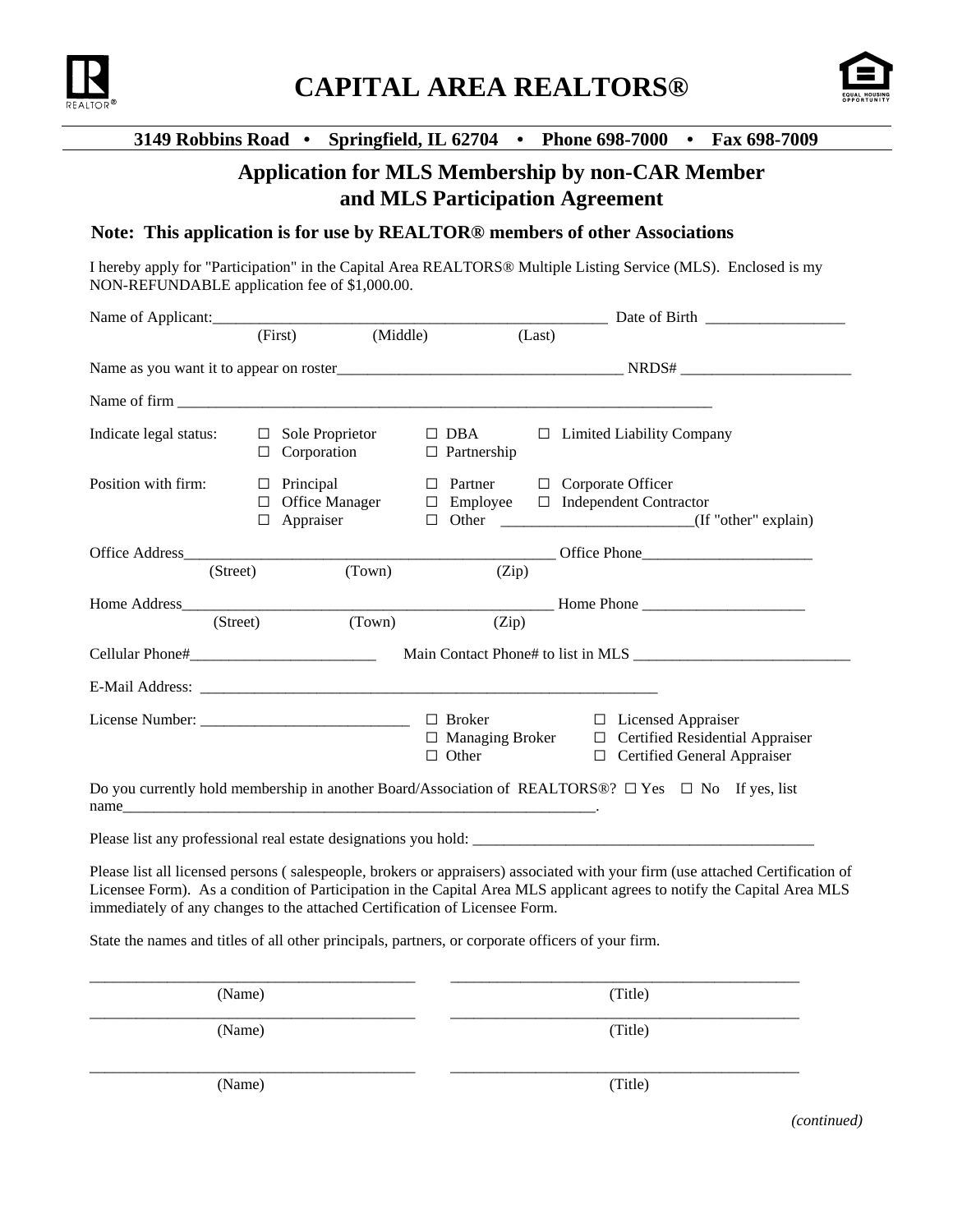Is the Office Address, as stated in Section I, your principal place of business?  $\Box$  Yes  $\Box$  No

List the name and addresses of all branch offices or other real estate firms in which you are a principal, partner or corporate officer:

| (Name) | (Address) |
|--------|-----------|
| (Name) | (Address) |
| (Name) | (Address) |

Are you or is any real estate firm in which you are a sole proprietor, general partner or corporate officer involved in any pending bankruptcy or insolvency proceedings or have you or any real estate firm in which you are a sole proprietor, general partner or corporate officer been adjudged bankrupt in the past three (3) years? *(If yes, on a separate attachment please specify the place(s) and date(s) of such action, and detail the circumstances relating thereto)*  $\Box$  Yes  $\Box$  No

NOTE: If the answer to the previous question is yes applicant acknowledges that the MLS may require as a condition of membership that the bankrupt applicant pay cash in advance for MLS fees for up to one (1) year from the date that membership is approved or from the date that the applicant is discharged from bankruptcy (whichever is later) or, in the event that bankruptcy proceedings are initiated subsequent to obtaining membership in the Association, that the member may be placed on a "cash basis" from the date that bankruptcy is initiated until one (1) year from the date that the member has been discharged from bankruptcy.

I agree as a condition of participation in the MLS to abide by all relevant Bylaws, Rules and other obligations of participation including payment of fees and attendance at a mandatory MLS orientation program. Specifically, I acknowledge that I must attend an onsite MLS orientation within 60-days of acceptance of my application for MLS membership and that this same orientation requirement shall also apply to all users affiliated with the firm. *(Note: This orientation program lasts approximately 1-hour and will generally be held at CAR's office on the third Wednesday of each month beginning at 10:00 a.m. although the dates may vary.)* Participant acknowledges that it is the responsibility of the Participant and/or user to verify these dates and to register for the orientation. Failure to comply with this requirement will result in suspension of services.

I further agree to be bound by the Code of Ethics on the same terms and conditions as board/association members including the obligation to submit to ethics hearings and the duty to arbitrate contractual disputes with other REALTORS® in accordance with the established procedures of the association. I understand that a violation of the Code of Ethics may result in termination of my MLS privileges and that I may be assessed an administrative processing fee which may be in addition to any discipline, including fines, that may be imposed.

I certify that in signing this application all information provided is true and correct and I authorize the Capital Area MLS through its representatives to make such investigation as may be considered necessary to verify the statements herein made by me.

Applicant acknowledges that continued active REALTOR® membership in a REALTOR® Association and continued maintenance of a valid Illinois Real Estate Broker's License or Appraiser's License is a prerequisite to and requirement of Participation in the Capital Area MLS. Furthermore, applicant acknowledges that should either of these conditions cease to be met applicant will notify the Capital Area MLS immediately.

I hereby certify that the foregoing information furnished by me is true and correct, and I agree that failure to provide complete and accurate information as requested, or any misstatement of fact, may be grounds for revocation of my membership if granted.

Dated \_\_\_\_\_\_\_\_\_\_\_\_\_\_\_ 20 \_\_\_\_\_ Signed \_\_\_\_\_\_\_\_\_\_\_\_\_\_\_\_\_\_\_\_\_\_\_\_\_\_\_\_\_\_\_\_\_\_\_\_\_\_\_\_\_\_\_\_\_\_

(Designated REALTOR®)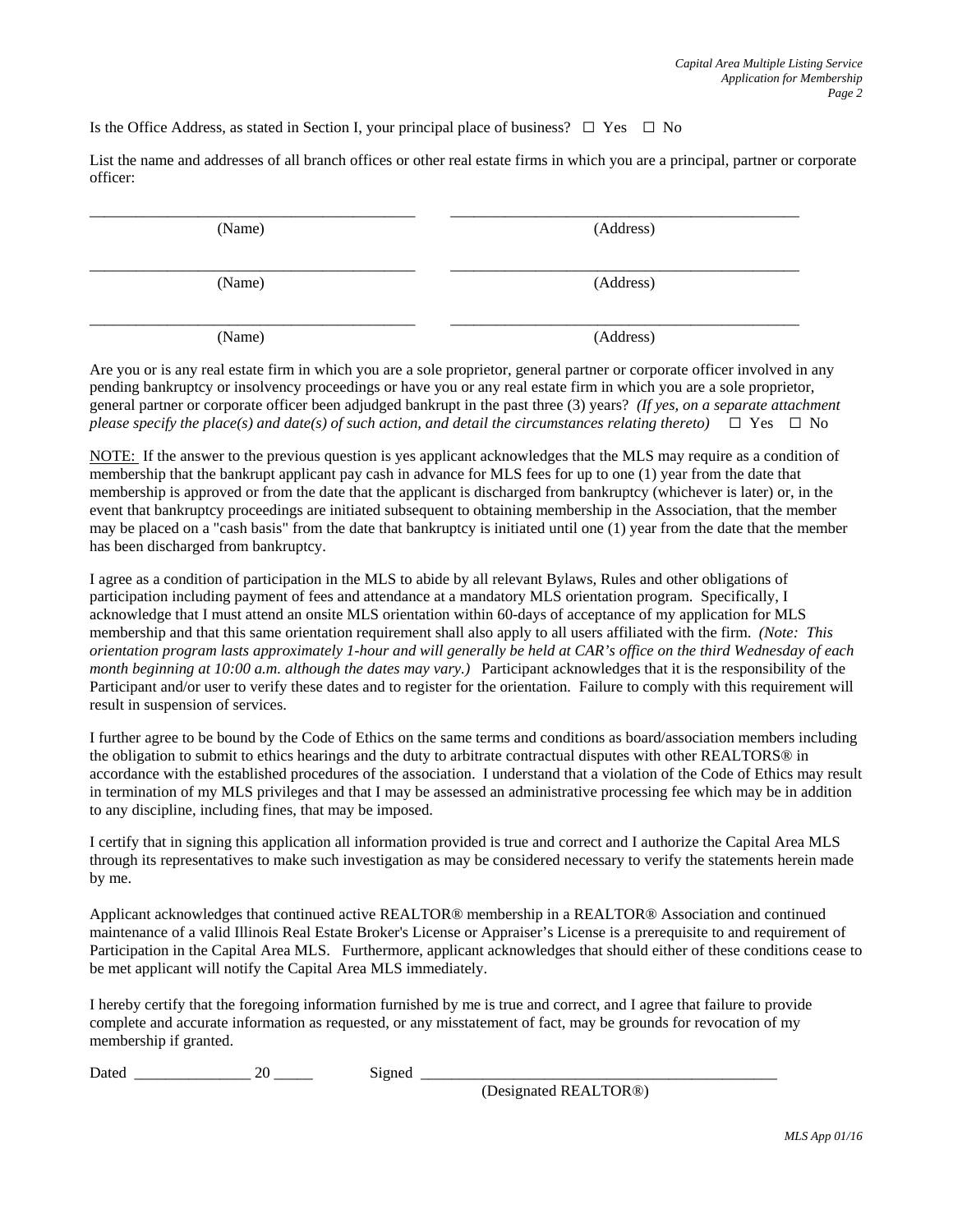# **CERTIFICATION OF LICENSEE FORM**

|            | Principals Partners, or Corporation Officers Only                                                                            |
|------------|------------------------------------------------------------------------------------------------------------------------------|
| Name/Title | License #                                                                                                                    |
|            |                                                                                                                              |
|            |                                                                                                                              |
|            | Unlicensed Office Personnel Only (i.e. Administrative Assistants, etc.)                                                      |
| Name/Title |                                                                                                                              |
|            |                                                                                                                              |
|            |                                                                                                                              |
|            | List all Licensed Personnel (i.e., salespeople, brokers, appraisers) FULL OR PART TIME<br>Please list in alphabetical order. |
| Name       | License #                                                                                                                    |
|            |                                                                                                                              |
|            |                                                                                                                              |

(continued) Addendum to application for<br>MLS Membership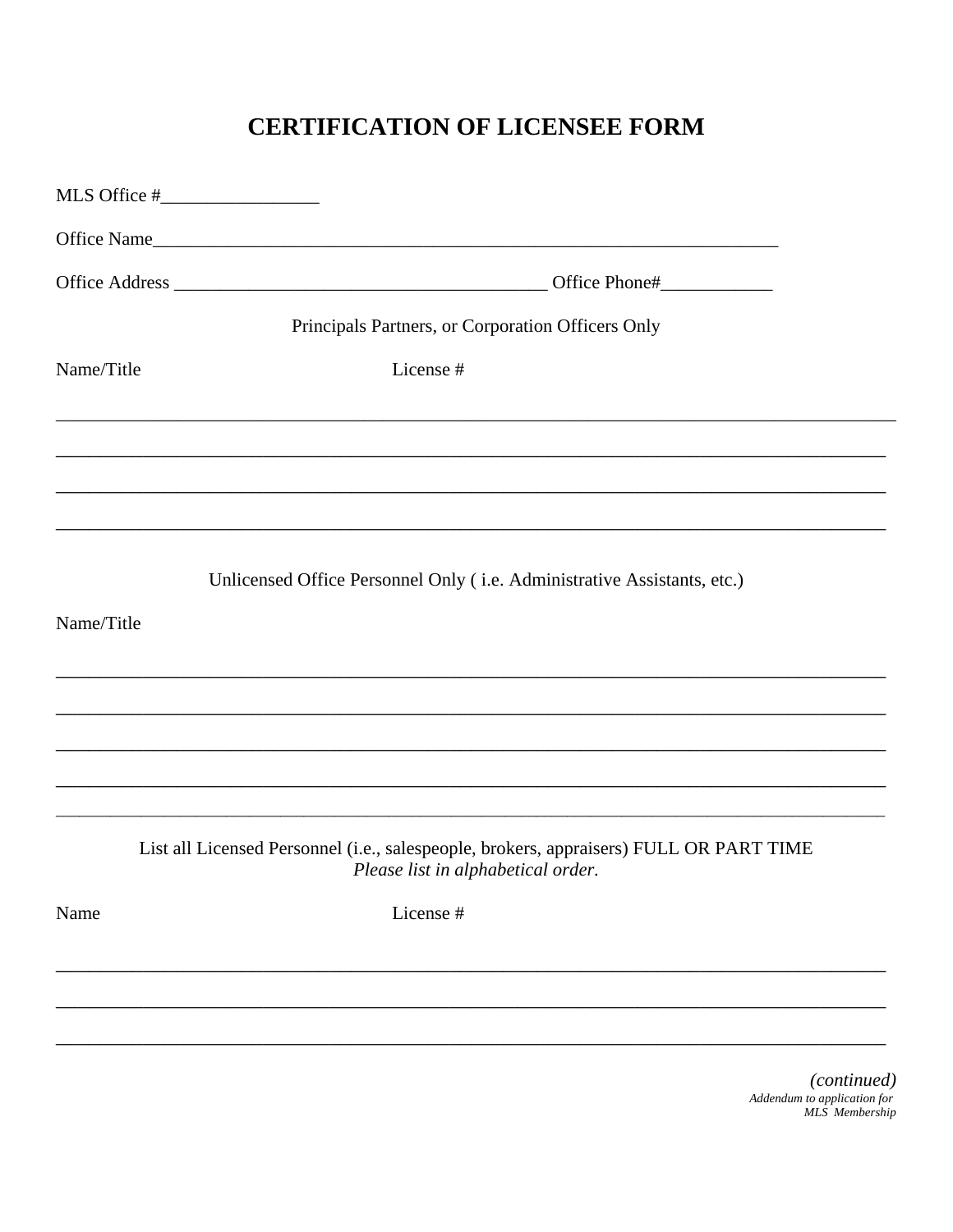Name

License #

I do hereby certified that this list is an accurate and complete roster of ALL PERSONS LICENSED IN THIS OFFICE and hereby agree to notify the Capital Area MLS immediately whenever changes occur to this roster.

Designated REALTOR'S<sup>®</sup> Signature

Date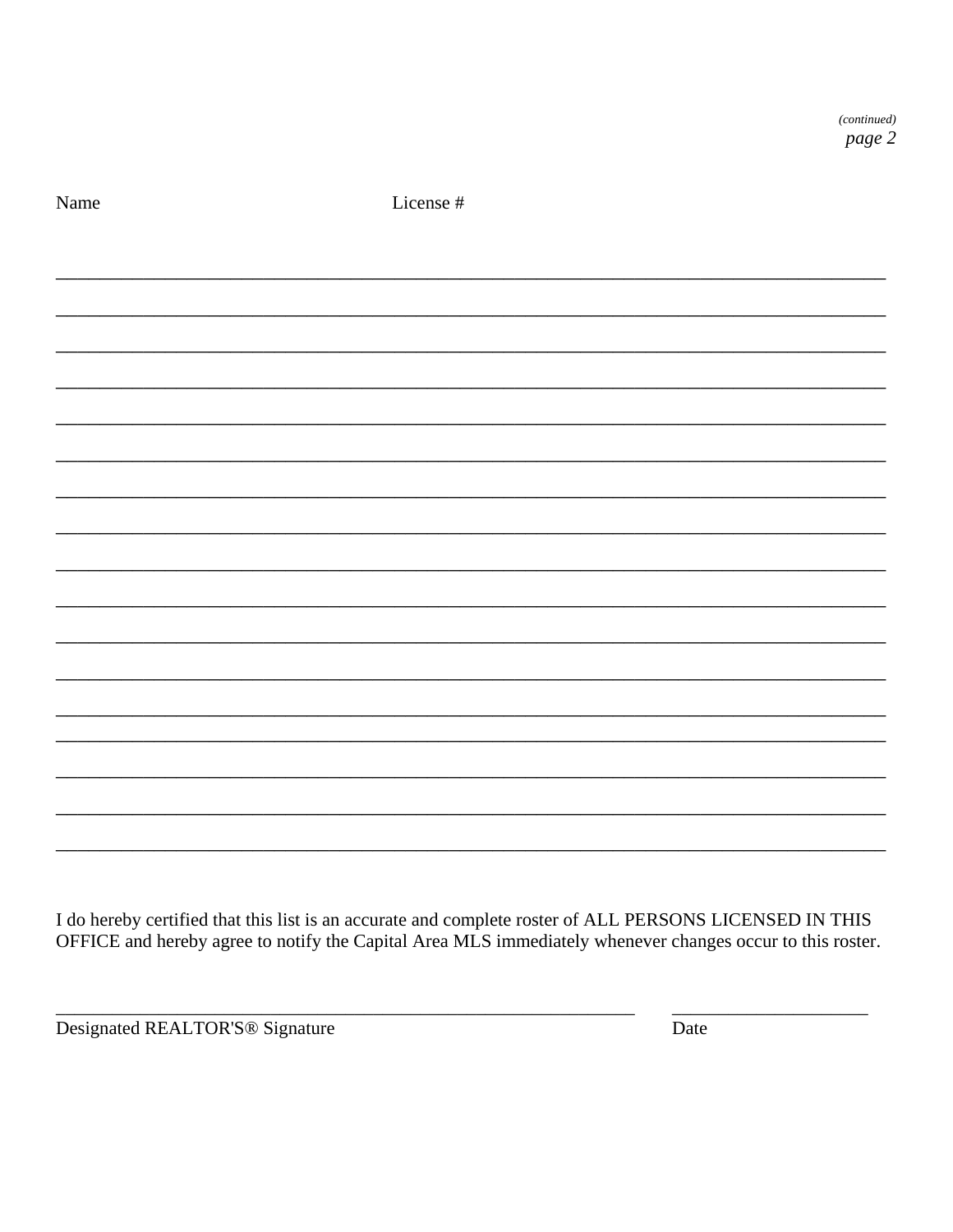**Multiple Listing Service Activation Form**

**PASSWORD \_\_\_\_\_\_\_\_\_\_\_\_\_\_\_\_\_\_\_\_\_\_\_\_\_\_\_\_\_**

 **(4 digits - numbers only)** 

**Home Phone No. \_\_\_\_\_\_\_\_\_\_\_\_\_\_\_\_\_\_\_\_\_\_\_\_\_\_**

**TO MLS MANAGER:**

**Please begin MLS services for**

**Effective \_\_\_\_\_\_\_\_\_\_\_\_\_\_\_\_\_\_\_\_\_\_\_\_\_\_\_\_\_\_\_\_\_\_\_\_\_\_\_**

 **(Date)**

**\_\_\_\_\_\_\_\_\_\_\_\_\_\_\_\_\_\_\_\_\_\_\_\_\_\_\_\_\_\_\_\_\_\_\_\_\_\_\_\_\_\_\_\_\_\_\_**

 **Signature of MLS Participant (Designated REALTOR®/MLS Participant)**

**\_\_\_\_\_\_\_\_\_\_\_\_\_\_\_\_\_\_\_\_\_\_\_\_\_\_\_\_\_\_\_\_\_\_\_\_\_\_\_\_\_**